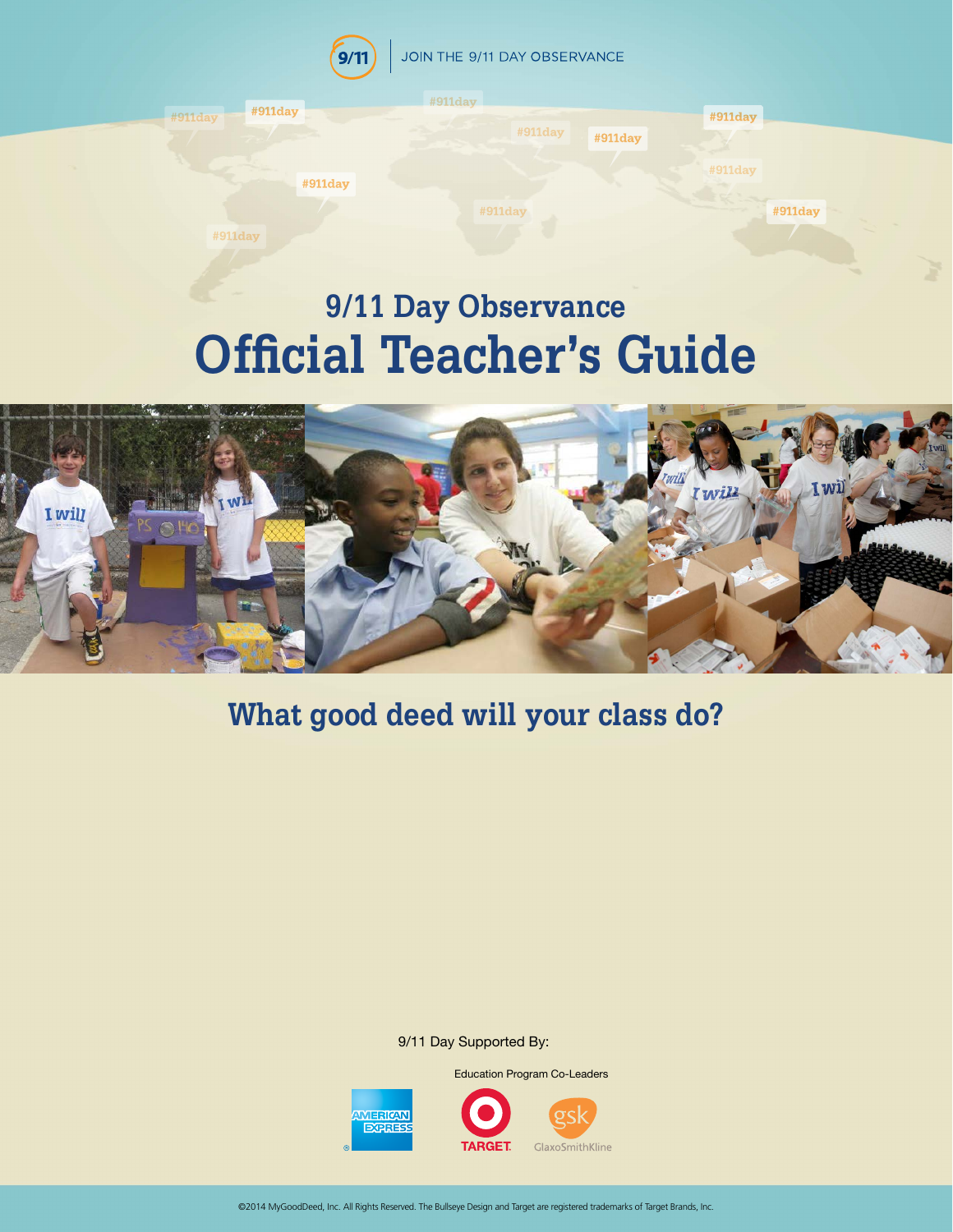## JOIN THE 9/11 DAY OBSERVANCE

## **About 9/11 Day**



### Dear Teacher,

September 11 is now the nation's largest annually observance National Day of Service, recognized and established under bipartisan federal law. Last year a record 47 million Americans spent time on 9/11 helping others. For this 9/11, we'd like to encourage you and other educators to join in supporting this inspiring and growing annual observance, by inviting your students to consider good deeds or service projects they can perform individually or together in a constructive teaching setting. Please also take a moment now to visit [911day.org](http://911day.org) and make your pledge (there is no cost) to perform a good deed this year in observance of 9/11.

To help, the founder and lead nonprofit organizer of the 9/11 Day Observance, MyGoodDeed, has created free lesson plans and suggested project ideas for your review. We also invite you to submit your own 9/11 Day lesson plans to us at [info@911day.org](http://info@911day.org).

September 11 was established under federal law in 2009 as a National Day of Service and Remembrance to provide a permanent, positive and inspiring tribute honoring the victims of the 9/11 tragedy and all those who rose in service in response to the attacks. At the same time, the goal is to help teach future generations about the events of 9/11 in a constructive way, focusing on the spirit of unity, compassion, and service that arose in our nation in the immediate aftermath of the attacks.

With your help and expertise as an educator, children will learn valuable, heartfelt, and constructive lessons about the 9/11 experience, the way tragedies impact us as people, and how people throughout the nation banded together in response to the attacks. We believe that, with your thoughtful guidance, many students will gain renewed appreciation for the diverse communities in which they live; cultivate a deeper understanding of those who may be different from them; and develop a greater sense of service and compassion in their daily lives.

Thank you again for your support. For more information, please visit **[911day.org](http://911day.org)** or contact us at [info@911day.org.](http://info@911day.org)

**2**

Sincerely,

Your friends at 9/11 Day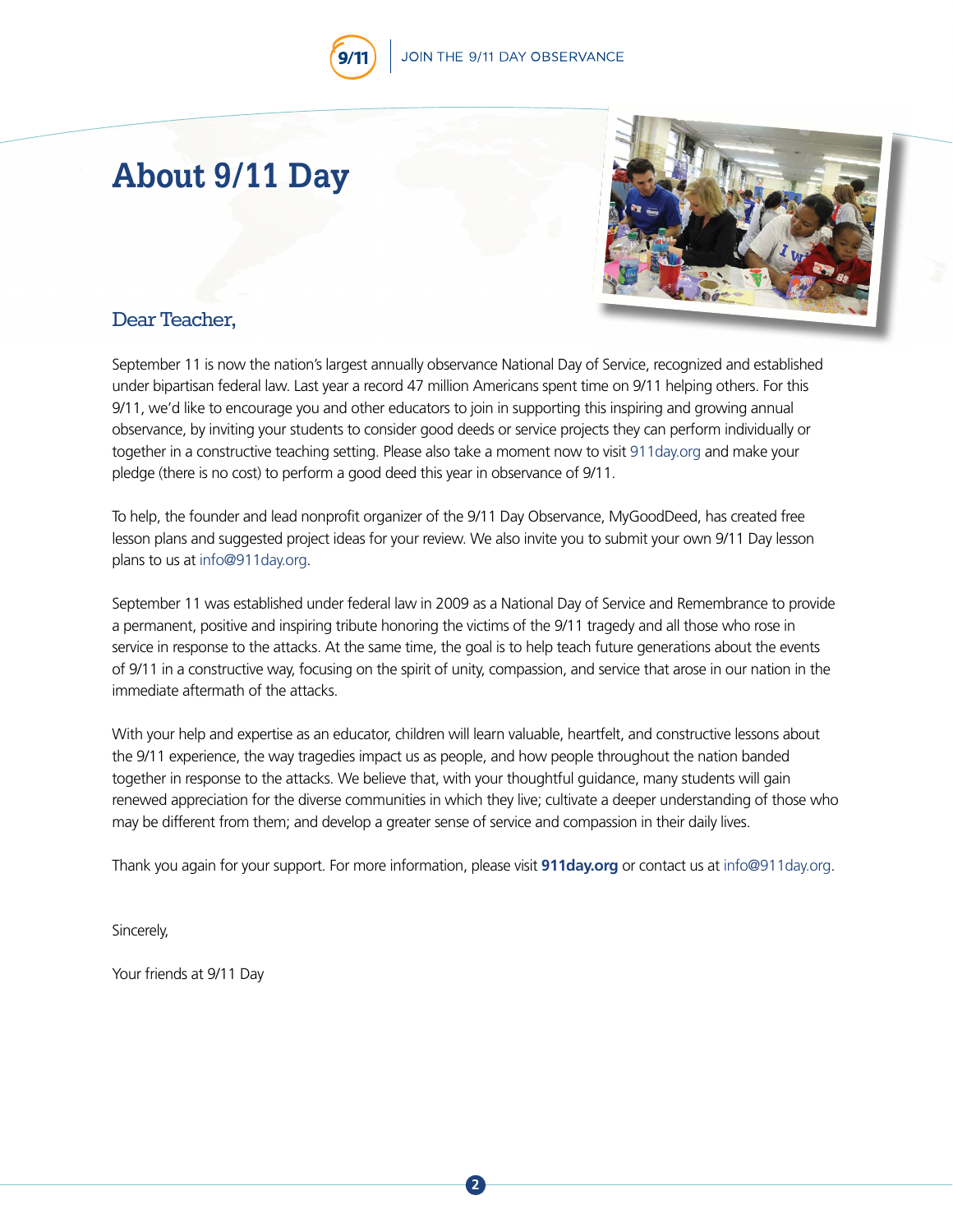#### Learning from 9/11

September 11 is a day when we remember by doing. Through our good deeds and charitable service activities, we honor in a constructive way the victims of the 2001 terrorist attacks and also pay tribute to the many who rose in service in response to the attacks – our firefighters and EMTs, public safety officers, rescue and recovery workers, volunteers, and also our men and women in the armed forces. 9/11 Day encourages us to put aside our differences as people and band together to help others – the lesson we learned as a nation from the 9/11 experience.

Individuals and schools can participate in any fashion they want – any good deed counts. So this can include almost any project or activity that involves helping others in need. Even young children can think of things they can do. Like making their bed, helping a friend with homework, or cleaning up the house. Parents can participate as well by purchasing supplies for the classrooms, volunteering as a teacher's aide, or reading a book to a child.

Besides service, we also observe the day by seeking to rekindle the spirit of unity we shared as a nation in the immediate aftermath of the attacks.

#### The 9/11 Day Observance is unique in many ways.

September 11 will always be, first and foremost, a day when we remember those lost and injured in the 2001 terrorist attacks, and pay tribute to the many who rose in service in response to the attacks – our firefighters and EMTs, public safety officers, rescue and recovery workers, volunteers, and also our men and women in the armed forces. We engage in good deeds and other charitable activity in tribute to them. We encourage you, at your discretion and based on the age group of your students, to incorporate some aspects of remembrance as part of your program.

Although many people choose to volunteer as their tribute on 9/11, 9/11 Day is not just about volunteering. It is a day of doing good deeds of any kind to help someone else. While that can certainly include, and does include, volunteering activities, individuals can participate in any fashion they want, by making donations to causes, helping friends move, cleaning up the house, buying supplies for classrooms, or even giving out hugs to those we love and appreciate.

People often ask why 9/11 Day is also about promoting unity and putting aside differences. Anyone who was alive when 9/11 happened knows the answer: The 9/11 attacks brought America together in a way not seen since World

**3**

War II. In a moment, whatever differences may have existed between people throughout the country were instantly dissolved and rendered trivial compared to what we all had in common – our fundamental compassion and concern for the well-being of others. We became a nation of people bonded together by the universal human spirit of goodness that lives in virtually all of us. For a brief period of time, we had the rare opportunity to view each other as neighbors, not as strangers, and we experienced briefly what our society might be like if we worked more closely together to solve our problems.